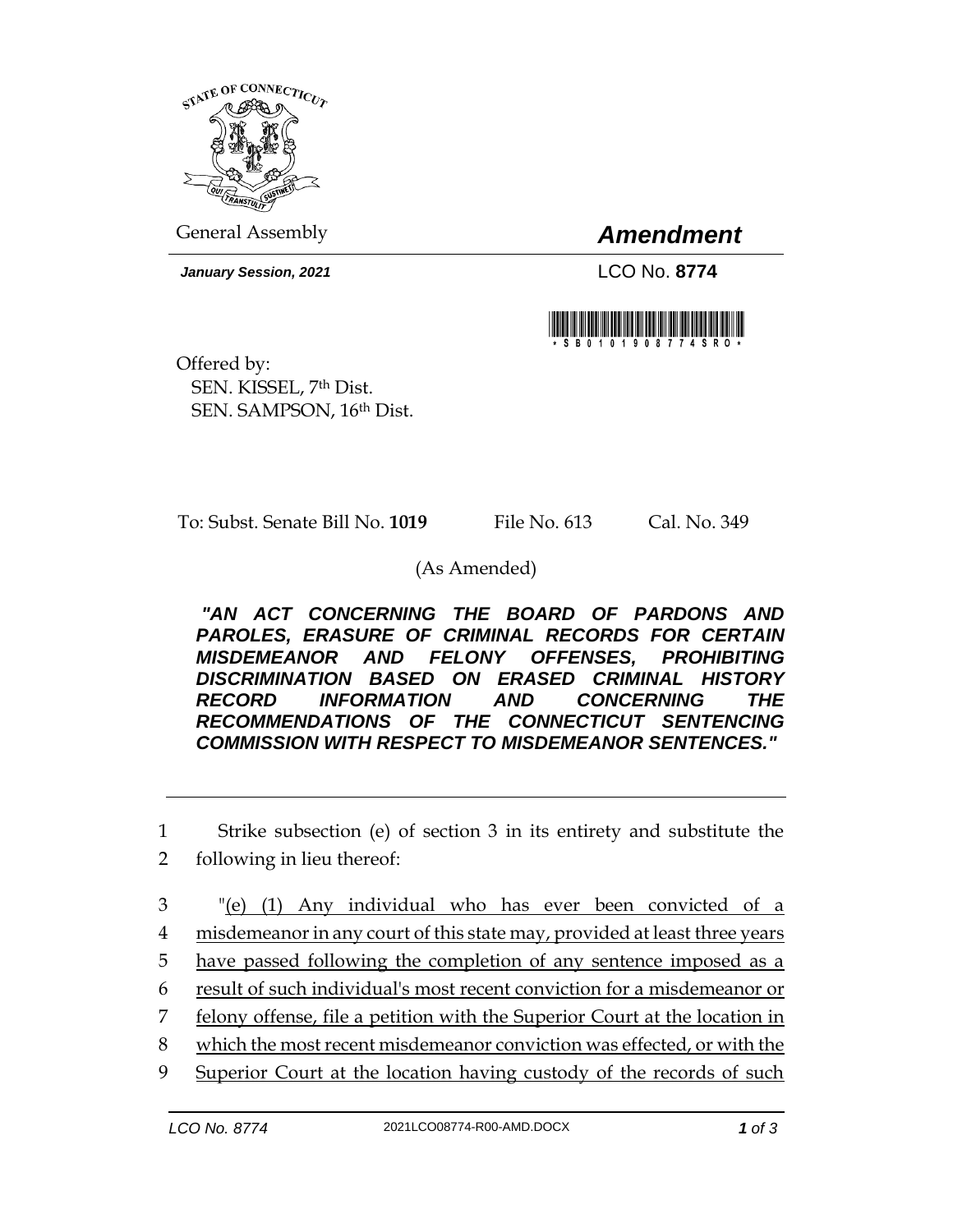| 10 | conviction or if such conviction was in the Court of Common Pleas,          |
|----|-----------------------------------------------------------------------------|
| 11 | Circuit Court, municipal court or by a trial justice court, in the Superior |
| 12 | Court where venue would exist for criminal prosecution, for an order of     |
| 13 | erasure, and if such petition is in order, the Superior Court shall issue   |
| 14 | such order of erasure and direct all police and court records and records   |
| 15 | of the state's or prosecuting attorney pertaining to each such              |
| 16 | misdemeanor offense, except for a violation of section 53a-189c, any        |
| 17 | misdemeanor that is a family violence crime, as defined in section 46b-     |
| 18 | 38a, or that is a nonviolent sexual offense or a sexually violent offense,  |
| 19 | each as defined in section 54-250, or a violation of section 14-227a, 14-   |
| 20 | 227m or 14-227n, to be erased.                                              |
| 21 | (A) Notice of the erasure shall immediately be sent to all persons,         |
| 22 | agencies, officials or institutions known to have information pertaining    |
| 23 | to the criminal history record information. Reasonable efforts shall be     |
| 24 | made to send notice of the erasure to the individual whose records have     |
| 25 | been erased not later than thirty calendar days after such erasure;         |
|    |                                                                             |
| 26 | (B) If an individual has been convicted of an offense in any court in       |
| 27 | this state and such offense has been decriminalized subsequent to the       |
| 28 | date of such conviction, such conviction shall not be considered when       |
| 29 | evaluating such individual's criminal history record information for the    |
| 30 | purposes of this subsection; and                                            |
| 31 | (C) Erasure under this subsection shall not occur in the case of any        |
| 32 | individual who has pending charges or an open criminal case in any          |
| 33 | jurisdiction.                                                               |
| 34 | (2) If a person has been convicted of a violation of subsection (c) of      |
| 35 | section 21a-279 prior to October 1, 2015, such conviction shall not be      |
| 36 | considered as a most recent offense when evaluating whether a               |
| 37 | sufficient period of time has elapsed for an offense to qualify for erasure |
| 38 | pursuant to this subsection.                                                |
| 39 | (3) Nothing in this subsection shall limit any other procedure for          |

41 142g, as amended by this act, or prohibit a person from participating in